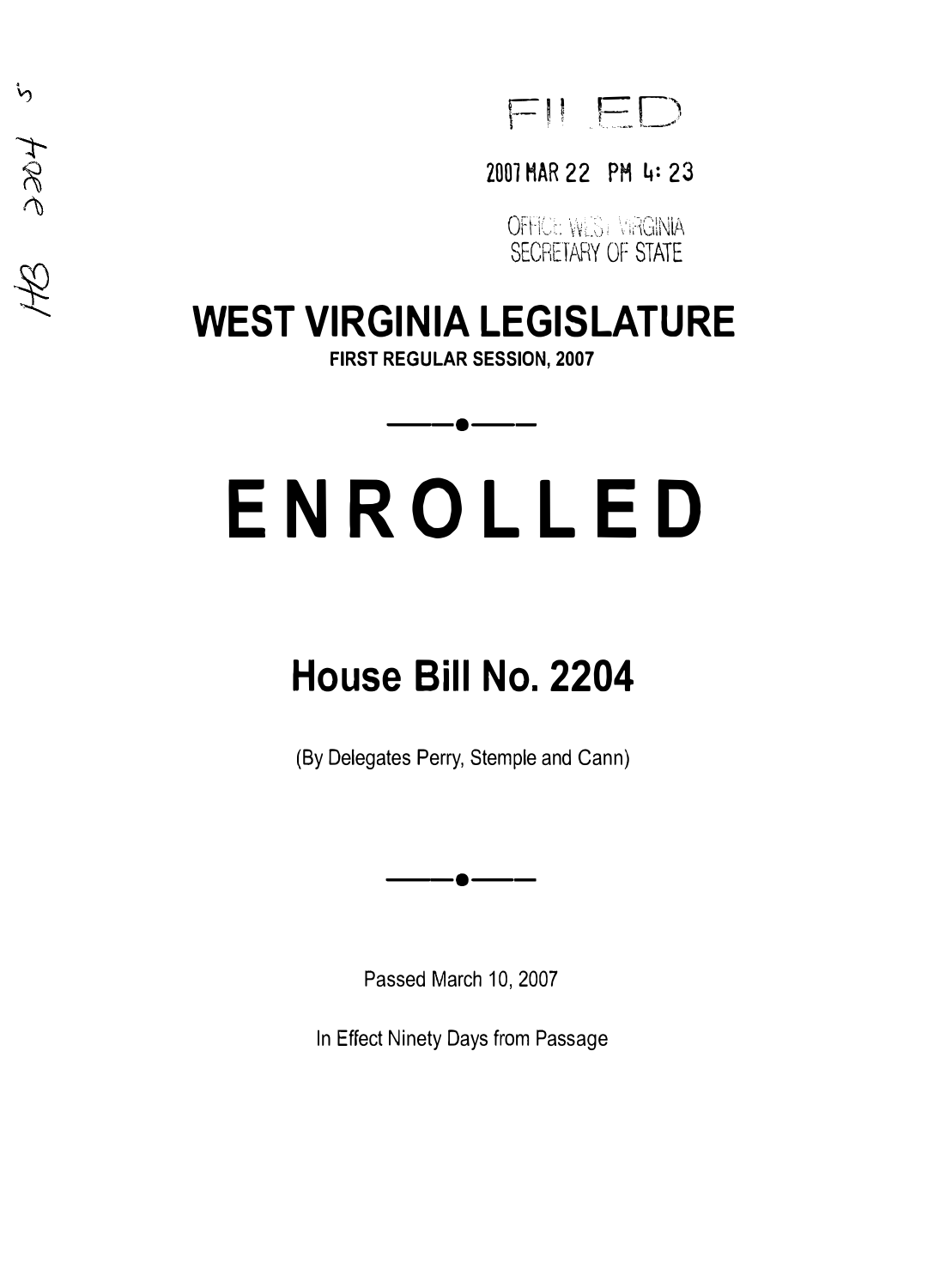

## **ENROLLE<sup>00</sup>D**MAR 22 PM 4:23 OFFICE WEST VIRGINIA **H. B. 2204** ECRETARY OF STATE

(BY DELEGATES PERRY, STEMPLE AND CANN)

[Passed March 10, 2007; in effect ninety days from passage.]

AN ACT to amend and reenact §8-14-24 of the Code of West Virginia, 1931, as amended, relating to providing that a retiring municipal police officer may keep his or her service revolver at no charge; and providing exceptions.

*Be it enacted by the Legislature of West Virginia:* 

That §8-14-24 of the Code of West Virginia, 1931, as amended, be amended and reenacted to read as follows:

**ARTICLE 14. LAW AND ORDER; POLICE FORCE OR DEP ART M E NTS; P OWE R S, AUTHORITY AND DUTIES OF LAW-ENFORCEMENT OFFICIALS AND POLICEMEN; POLICE MATRONS; SPECIAL SCHOOL ZONE AND PARKING LOT OR PARKING BUILDING POLICE OFFICERS; CIVIL SERVICE FOR CERTAIN POLICE DEPARTMENTS.**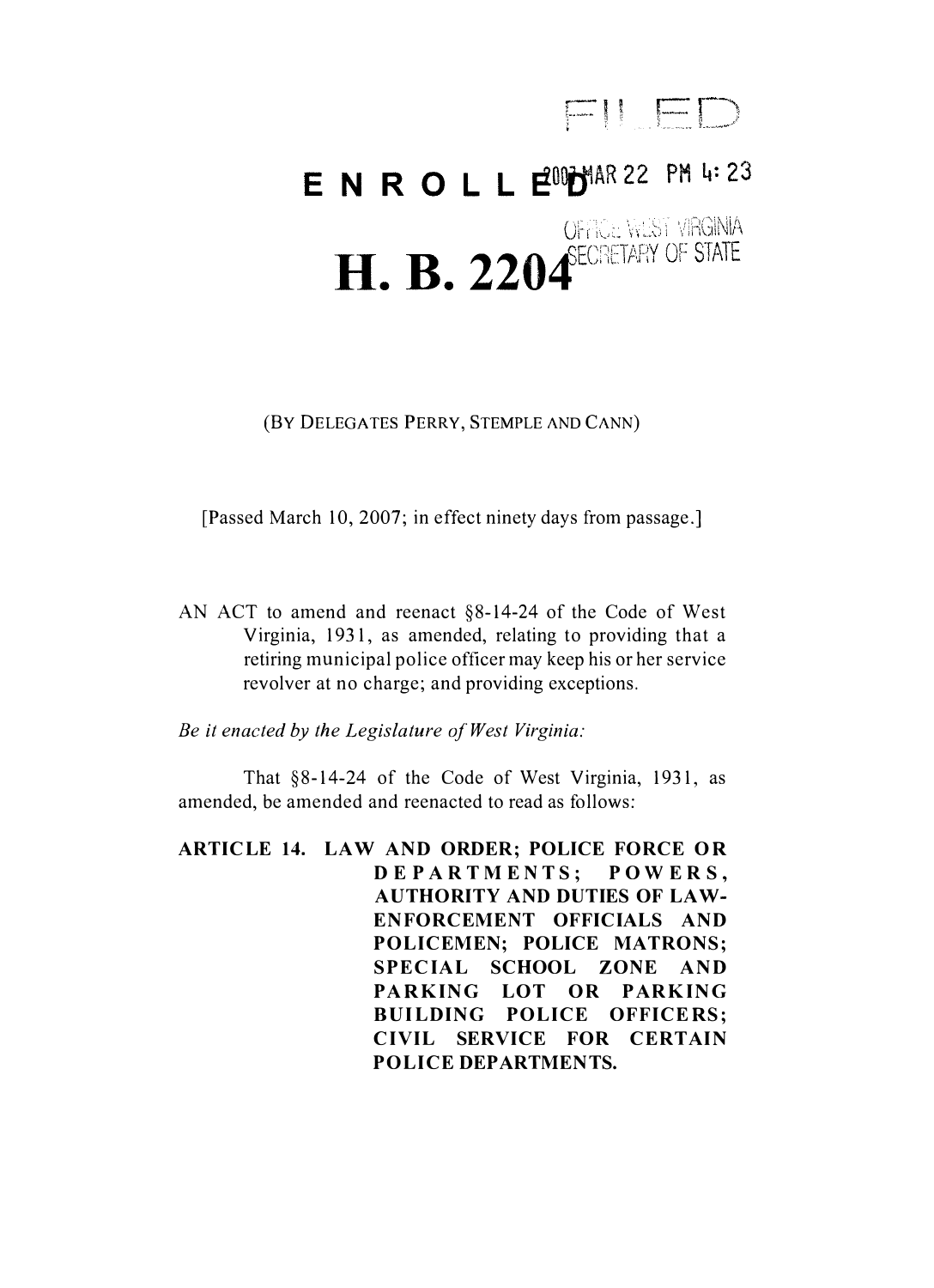#### **§8-14-24. Right to receive complete standard uniform; right to acquire badge; and right to keep service revolver.**

 $\frac{1}{2}$ 

 $\mathbf{1}$ (a) A police officer, upon honorable retirement, is 2 authorized to maintain at his or her own cost a complete 3 standard uniform from the law-enforcement agency of which 4 he or she was a member, and shall be issued an identification 5 card indicating his or her honorable retirement from the law-6 enforcement agency. The uniform may be worn by the 7 officer in retirement only on the following occasions: Police 8 Officer's Memorial Day, Law-Enforcement Appreciation 9 Day, at the funeral of a law-enforcement officer or during 10 any other police ceremony. The honorably retired officer is 11 authorized to acquire a badge of the law-enforcement agency 12 from which he or she is retired with the word "retired" placed  $13$  on it.

14 (b) Upon retirement, a police officer is entitled to keep, 15 without charge, his or her service revolver, after a 16 determination by the chief of police:

17 ( l) That the police officer is retiring honorably with at 18 least twenty years of recognized law-enforcement service; or

19 (2) That the police officer is retiring with less than twenty 20 years of service and that he or she is totally physically 21 disabled as a result of service as a police officer.

22 ( c) Notwithstanding the provisions of subsection (b) of 23 this section, the chief of police may not award a service 24 revolver to any police officer who has been declared mentally 25 incompetent by a licensed physician or a court of law, or 26 who, in the opinion of the chief of police, constitutes a 27 danger to any person or the community.

المستحصل المتعلقة المستحدة

لأبيد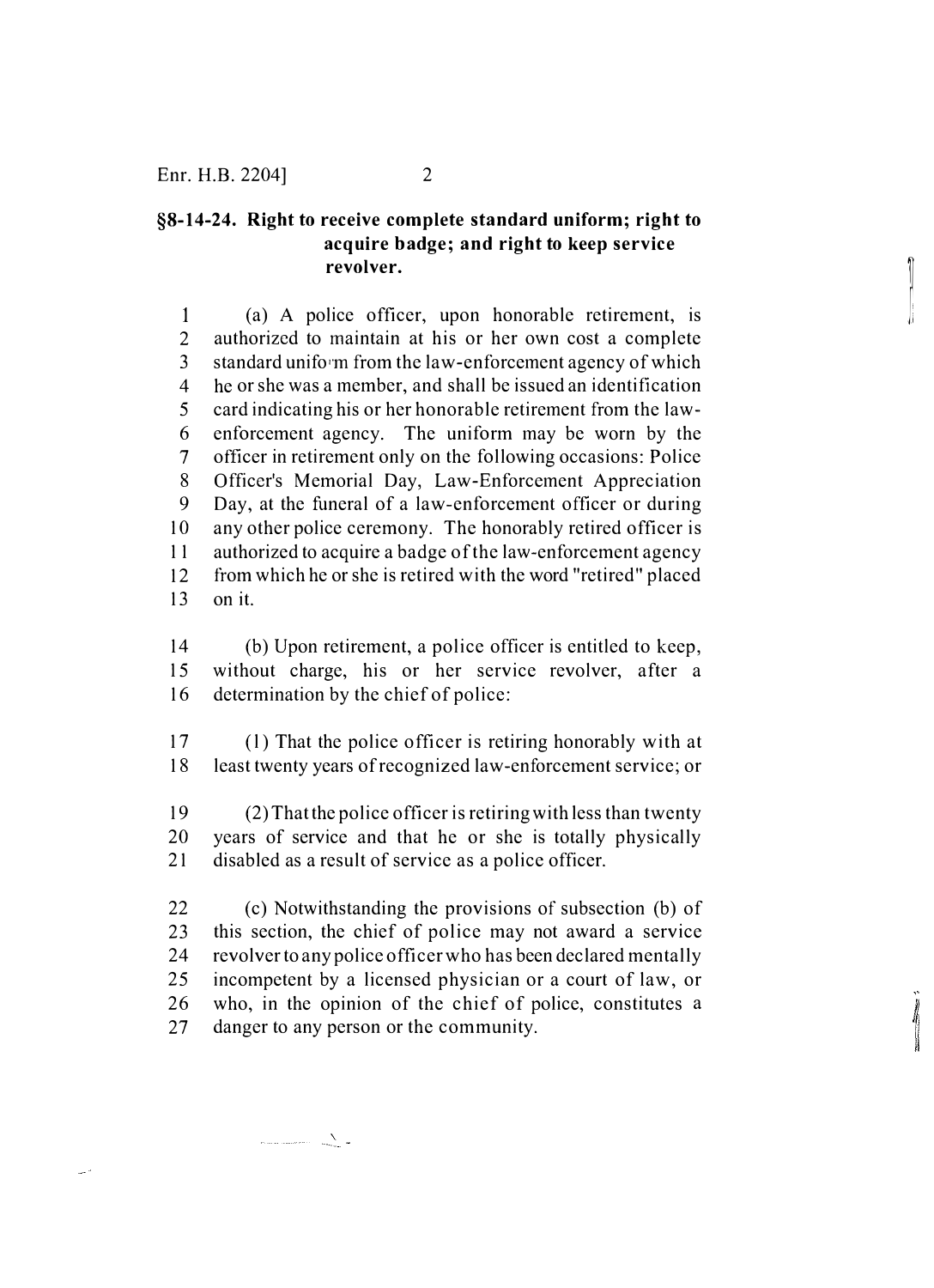That Joint Committee on Enrolled Bills hereby certifies that the foregoing bill is correctly enrolled.

 $\overline{3}$ 

Chairman Senate Committee Chairman House Committee Originating in the House. In effect ninety days from passage. Clerk of the Senate r m. v. Clerk of the House of Delegates mh President of the Senate Speaker of the House of Delegates this the 22nd The within day of 2007. Governor